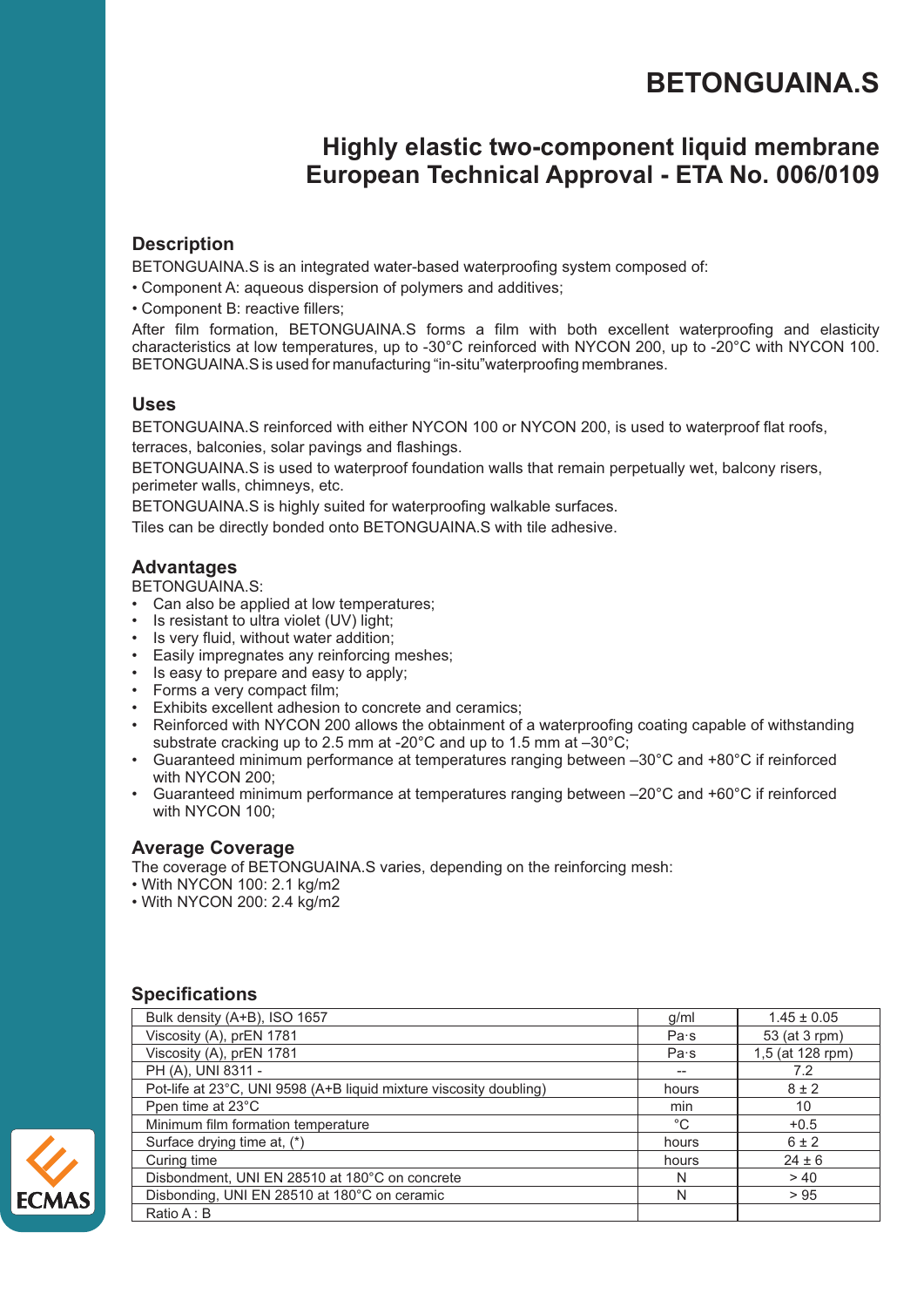# **BETONGUAINA.S**

# **Highly elastic two-component liquid membrane European Technical Approval - ETA No. 006/0109**

Note: test methods according to the standard shown in the table. (\*): Internal test method

#### **Features of BETONGUAINA.S system (according to ETAG 005 parts 1 and 8)**

| <b>Reinforced with NYCON 200 NYCON 100</b>                                                                                       |                          |                          |                     |  |
|----------------------------------------------------------------------------------------------------------------------------------|--------------------------|--------------------------|---------------------|--|
| water vapour permeability, DIN 52615, EN 1931                                                                                    | μ                        | ≈6630                    | $\approx 13060$     |  |
| ultimate tensile stress (23°C), ISO 527                                                                                          | <b>MPa</b>               | 1,26                     |                     |  |
| tensile elongation (23°C), ISO 527 (23°C) ISO 527-3                                                                              | $\frac{0}{6}$            | 100,1                    |                     |  |
| euroclass reaction to fire, UNI EN 13501-1                                                                                       | $\qquad \qquad -$        | E                        |                     |  |
| water tightness; EOTA TR003                                                                                                      |                          |                          |                     |  |
| (hydrostatic pressure: 1000 mm, time 24 hours)                                                                                   |                          | Passed                   | Passed              |  |
| wind load resistance, EOTA TR 004                                                                                                | kPa                      | >50                      | >50                 |  |
| resistance to dynamic punching, EOTA TR 006                                                                                      |                          | $\mathsf{I}_3$           | $\mathsf{I}_2$      |  |
| resistance to static punching, EOTA TR 007                                                                                       |                          | $L_{3}$                  | $L_{2}$             |  |
| resistance to fatigue movement, EOTA TR 008                                                                                      | $\overline{\phantom{0}}$ | Passed                   | Passed              |  |
| resistance to the effects of low temperature,                                                                                    |                          | Passed                   |                     |  |
| dynamic punching at -30°C, EOTA TR 006                                                                                           | $\overline{\phantom{0}}$ | $I_3$ (-30 $^{\circ}$ C) | $I_2(-20^{\circ}C)$ |  |
| resistance to the effects of high temperature:                                                                                   |                          |                          |                     |  |
| punzonamento statico, EOTA TR 007                                                                                                |                          | $L_3(80^{\circ}C)$       | $L_2$ (60°C)        |  |
| Resistance to heat ageing, EOTA TR 011 (testing after conditioning at 70°C for 200 days)                                         |                          |                          |                     |  |
| dynamic punching at -30°C, EOTA TR 006                                                                                           |                          | $I_3$ (-30 $^{\circ}$ C) | $I_2(-20^{\circ}C)$ |  |
| fatigue mouvement (50 Cycles), EOTA TR 008                                                                                       |                          | Passed                   | Passed              |  |
| ultimate tensile strength, EN ISO 527-3                                                                                          | <b>MPa</b>               | 0,98                     |                     |  |
| tensile elongation at break, EN ISO 527-3                                                                                        | $\%$                     | 64,9                     |                     |  |
| Resistance to UV-radiation in the presence of moisture, EOTA TR 010<br>(testing after UV radiation conditioning for 2470 hours): |                          |                          |                     |  |
| dynamic punching at -10°C, EOTA TR 006                                                                                           |                          | $\mathsf{I}_3$           | I,                  |  |
| ultimate tensile strength, EN ISO 527-3                                                                                          | MPa                      | 1,48                     |                     |  |
| tensile elongation at break, EN ISO 527-3                                                                                        | $\frac{0}{0}$            | 129,0                    |                     |  |
| Resistance to water ageing, EOTA TR 012 (testing after water contact at 60°C for 30 days)                                        |                          |                          |                     |  |
| static punching at 80°C, EOTA TR 007                                                                                             |                          | $L_3(80^{\circ}C)$       | $L_2(60^{\circ}C)$  |  |
| delamination stress (concrete), EOTA TR 004                                                                                      | kPa                      | 1317                     |                     |  |
| delamination stress (bitumen based waterproofing),                                                                               |                          |                          |                     |  |
| EOTA TR 004                                                                                                                      | kPa                      | 328                      |                     |  |

#### **Surface preparation**

The base concrete surface should be structurally sound and free from excessive dust, laitance, dirt and contaminants such as oil and grease. To properly clean the surface, the whole area should be brushed over with a stiff bristle broom and water.

#### **Preparing substrate with existing cracks**

All cracks should be sealed with BETONSEAL MS 2.0 prior to the installation of BETONGUAINA.S, according to instructions provided in the specific Technical Data Sheet,

#### **Preparing the substrate at vertical turn-ups**

Turn-ups at floor wall junctions of terraces and balconies should be applied to the plaster (even if painted) after treatment with FONDO IGRO.

After 10-15 minutes, a cove with a radius of curvature of about 15 mm shall be created at the internal angle between the vertical and horizontal plane applying BETONSEAL MS 2.0 with a round toe trowel. Wet on wet proceed with the installation of BETONGUAINA.S.